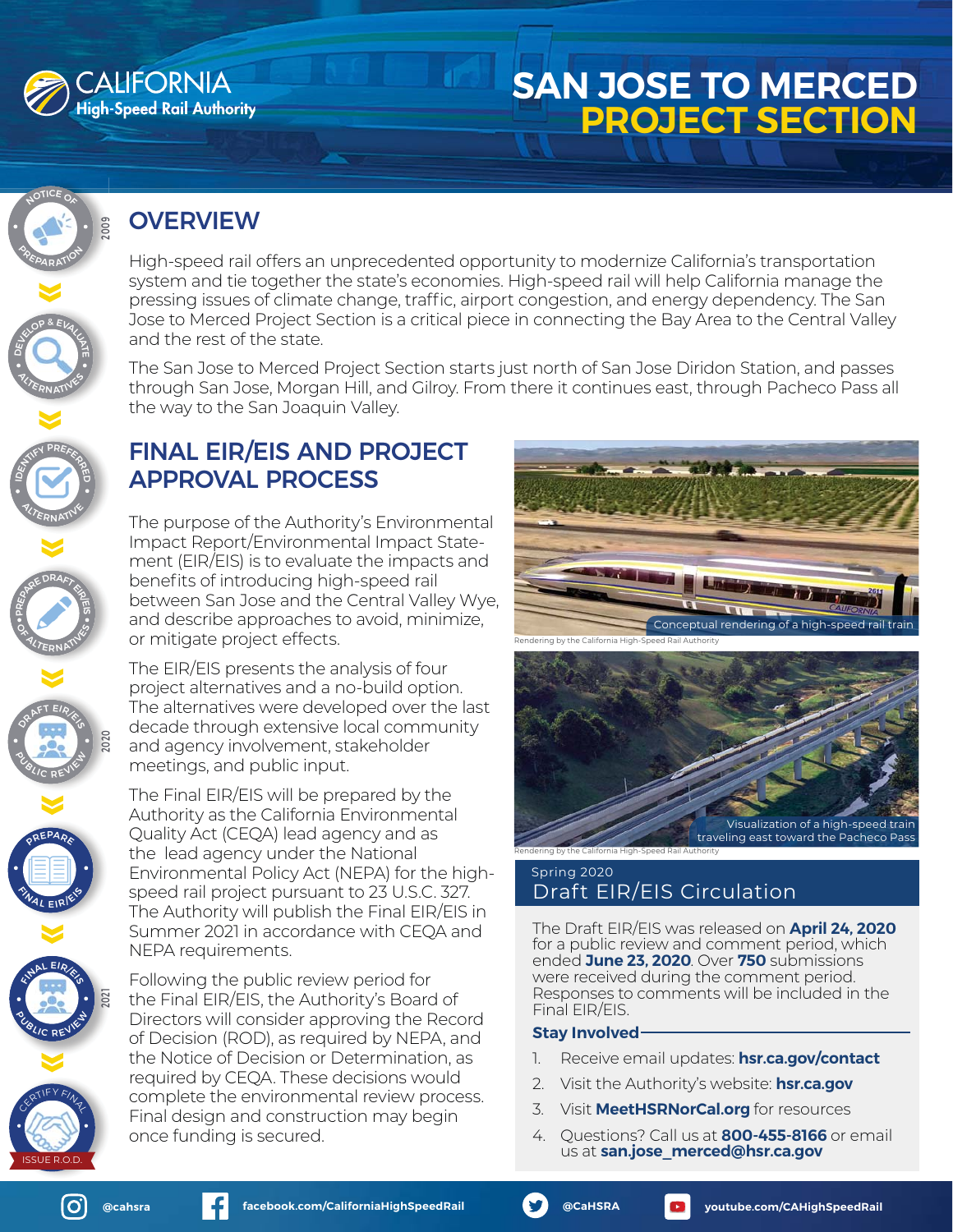

## **WHAT ARE THE ALTERNATIVES EVALUATED IN THE FINAL EIR/EIS?**



the various high-speed rail track profiles.



Two high-speed rail tracks on an elevated structure (30 to 75 feet high)



Two high-speed rail tracks on an earthen embankment (up to 30 feet high)



Two high-speed rail tracks at ground level adjacent to existing freight tracks

HOW TO STAY INVOLVED [www.hsr.ca.gov](http://www.hsr.ca.gov) 800-455-8166 [san.jose\\_merced@hsr.ca.gov](mailto:san.jose_merced%40hsr.ca.gov?subject=) **@[@cahsra](https://www.instagram.com/cahsra/?hl=en)** anall [facebook.com/CaliforniaHighSpeedRail](http://https://www.facebook.com/CaliforniaHighSpeedRail) & [@CaHSRA-](http://https://twitter.com/CaHSRA?ref_src=twsrc%5Egoogle%7Ctwcamp%5Eserp%7Ctwgr%5Eauthor) **@**[youtube.com/CAHighSpeedRail](https://www.youtube.com/CAHighSpeedRail)

www.hsr.ca.gov



Two electrified, blended service (with Caltrain) passenger tracks and one nonelectrified freight track



Twin bore tunnel through the Pacheco Pass